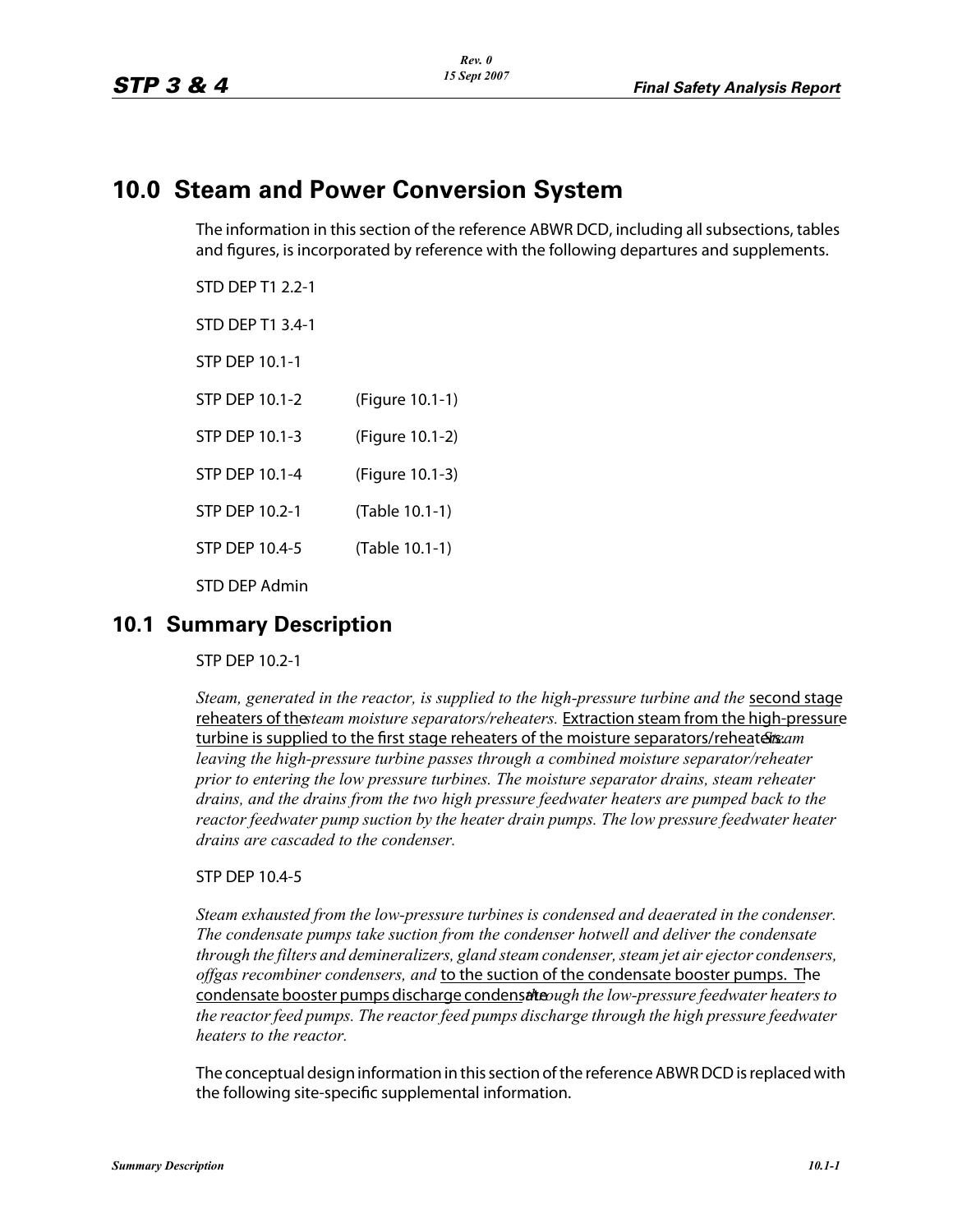*Major S&PC System design features are summarized in Table 10.1-1. The system main conceptual features are illustrated on Figure 10.1-1, assuming a triple pressure condenser. This type of condenser and other site dependent ABWR plant features and parameters are reported herein based on typical central U.S. site conditions. They are given here to more completely define the ABWR Turbine Island standard design and to be used as references in reviewing future ABWR plant-specific licensing submittals, and confirming that such submittals are indeed consistent with the standard design. Nothing in the ABWR Standard Plant design is meant to preclude the use of a once through cooling system and a single pressure condenser nor will such changes affect the Nuclear Island.*

STP DEP 10.1-1

*The inlet pressure at the turbine main steam valves will not exceed rated pressure, except when operating above 95% of the maximum guaranteed turbine flow. It will be permissible to increase the inlet pressure to 103% of rated pressure, provided the control valve position is adjusted so that the resulting steam flow does not exceed the steam flow that is obtained when operating at rated pressure with control valves wide open.*The inlet pressure at the turbine main steam valves reflects reactor power, steam line flow and pressure regulator programming, but never exceeds the pressure for which the turbine components and steam lines are designed.

STD DEP T1 3.4-1

*Non-safety-related instrumentation is provided to measure and control flow, pressure, differential pressure, temperature, and level throughout the steam and condensate system. The instrumentation provides input signals to the plant computer, recorders and controlsystems*Plant Information and Control System which maintain the normal operation of the plant.

STD DEP T1 2.2-1

STD DEP Admin

Safety-related instrumentation is provided to detect the fast closure of the turbine *main stop* control valves and *oil pressure,* stop valve position*, turbine first-stage pressure and main condenser pressure*. These signals go to each division of the Reactor Protection System (RPS). Refer to subsection 7.2.1 for a description of the RPS interface for these devices. In addition, safety-related instrumentation is provided to measure main steam header pressure and to provide indication of main steam line leakage. These signals go to each division of the Leak Detection and Isolation System (LDS). Refer to subsection 7.3.1.1.2 for a description of the LDS interface with these instruments.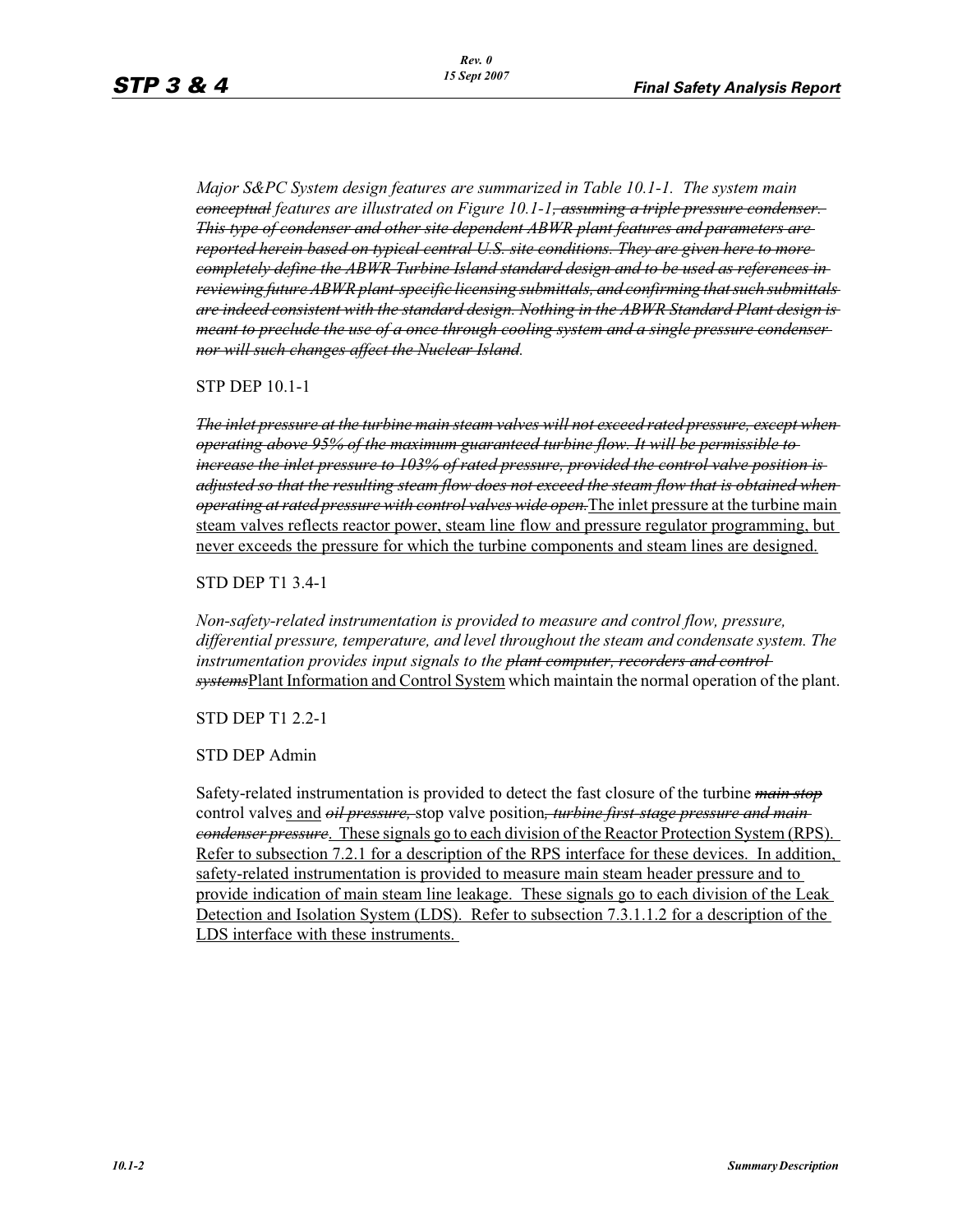## **Table 10.1-1 Summary of Important Design Features and Performance Characteristics of the Steam and Power Conversion System**

| <b>Nuclear Steam Supply System, Full Power Operation</b> |                                                           |
|----------------------------------------------------------|-----------------------------------------------------------|
| Rated reactor core power, MWt                            | 3,926                                                     |
| Rated NSSS power, MWt                                    | 3,919<br>7.17<br>0.1                                      |
| Reactor steam outlet pressure, MPaA                      |                                                           |
| Reactor nominal outlet steam moisture,%                  |                                                           |
| Reactor inlet feedwater temperature, °C                  | 215.6                                                     |
| <b>Turbine-Generator</b>                                 |                                                           |
| Nominal Rating, MWe                                      | ~1,400                                                    |
| Turbine type                                             | Tandem compound, six flow, 132.08 cm last-stage<br>bucket |
|                                                          | 1 high pressure turbine                                   |
|                                                          | 3 low pressure turbines                                   |
| Operating speed, rad/s                                   | 188.5                                                     |
| Turbine throttle steam pressure, MPaA                    | 6.79                                                      |
| Throttle steam nominal moisture, %                       | 0.4                                                       |
| <b>Moisture Separator/Reheaters (MSRs)</b>               |                                                           |
| Number of MSRs per unit                                  | $\overline{4}$                                            |
| Stages of moisture separation                            | 1                                                         |
| Stages of reheat                                         | $1 + 2$                                                   |
| <b>Main Condenser (Site Dependent)</b>                   |                                                           |
| <b>Type</b>                                              | <b>Multiple Single pressure</b>                           |
| Design duty, kW                                          | ~ <del>25.49 x 10°</del> 251.05 x 10 <del>″</del>         |
| Circulating water flow rate, $m^3/h$                     |                                                           |
| Circulating water temperature rise, °C                   | - <del>16.8</del> 7.93                                    |
| <b>Condensate Pumps</b>                                  |                                                           |
| Number of pumps                                          | 4 - 50% 4 x 33% (3 operating and 1 standby)               |
| Pump type                                                | Vertical, centrifugal multi-stage                         |
| Driver type                                              | Fixed speed motor                                         |
| Design Conditions:                                       |                                                           |
| Normal flow, $m^3/h$                                     | - <del>1817.2</del> ~2300                                 |
| Total head, m                                            | <del>426.72</del> ~170                                    |
| Rated motor power, kW                                    | ~ <del>3800</del> ~1450                                   |
|                                                          |                                                           |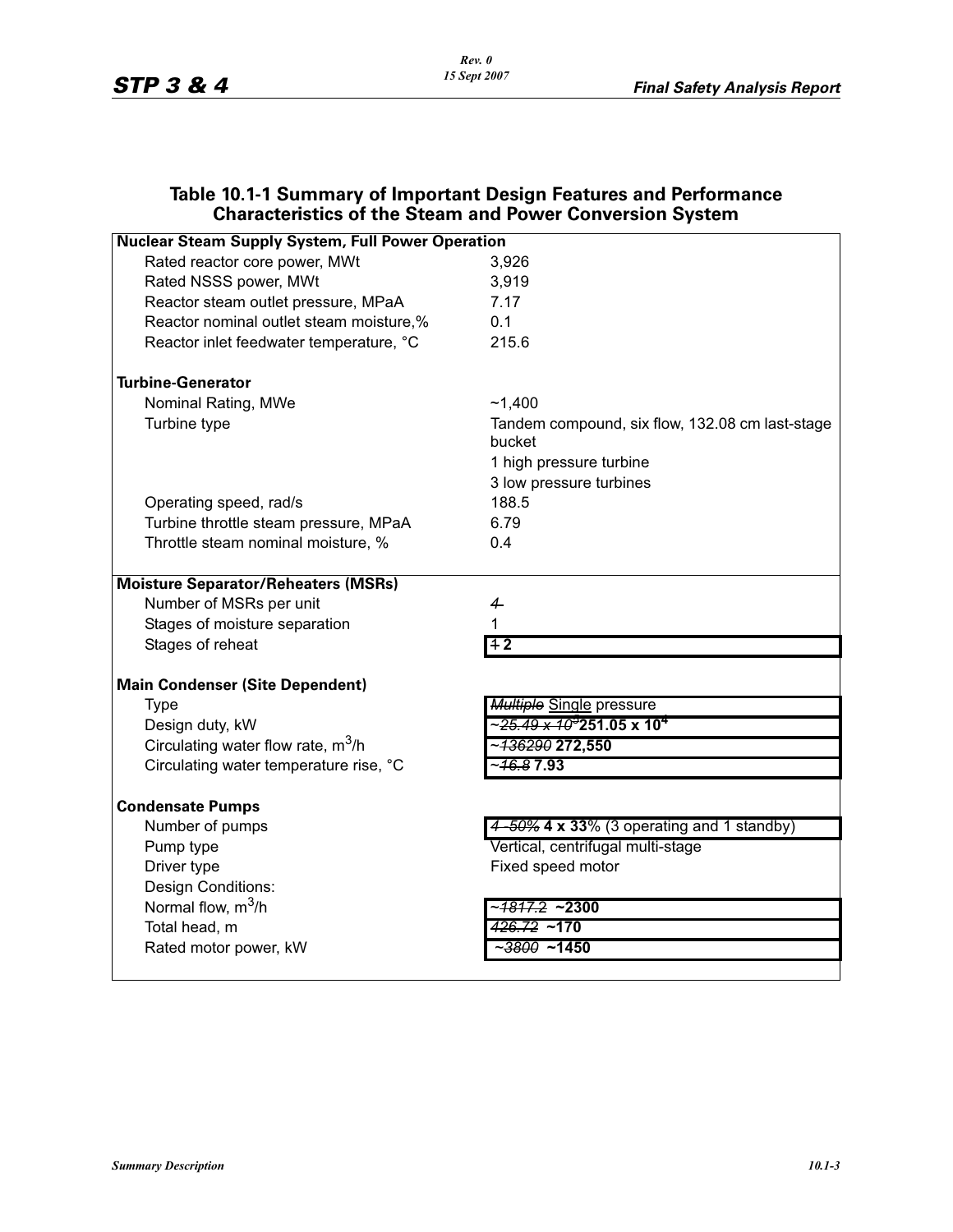|                                                          | Characteristics of the Steam and Fower Conversion System    |
|----------------------------------------------------------|-------------------------------------------------------------|
| <b>Condensate Booster Pumps</b>                          |                                                             |
| <b>Number of Pumps</b>                                   | 4x33% (3 operating, 1 standby)                              |
| <b>Pump Type</b>                                         | Horizontal, centrifugal, single stage                       |
| <b>Driver Type</b>                                       | <b>Fixed speed motor</b>                                    |
| <b>Design Conditions:</b>                                |                                                             |
| Normal Flow, m <sup>3</sup> /h                           | ~2300                                                       |
| Total Head, m                                            | ~100                                                        |
| <b>Rated Motor Power, kW</b><br><b>Feedwater Heaters</b> | ~2500                                                       |
| Low Pressure Heaters                                     |                                                             |
| No. 1                                                    |                                                             |
| а.<br>Number per stage                                   | 3                                                           |
| Stage pressure, kPaA                                     | $24.5$ 48.3                                                 |
| Duty per shell, kW                                       | $\frac{22.4}{21.43 \times 10^{5}}$                          |
| b. No. 2                                                 |                                                             |
| Number per stage                                         | 3                                                           |
| Stage pressure, kPaA                                     | 60.8 99.97                                                  |
| Duty per shell, kW                                       | $48.85$ 40.51 x 10 <sup>3</sup>                             |
| c. No. 3                                                 |                                                             |
| Number per stage                                         | 3                                                           |
| Stage pressure, kPaA                                     | 147 206                                                     |
| Duty per shell, kW                                       | $\frac{54.88}{2}$ 45.78 x 10 <sup>3</sup>                   |
| d. No. 4                                                 |                                                             |
| Number per stage                                         | 3                                                           |
| Stage pressure, kPaA                                     | 330 398.5                                                   |
| Duty per shell, kW                                       | <del>54.90</del> 47.77 x 10 <sup>3</sup>                    |
| <b>High Pressure Heaters</b>                             |                                                             |
| e. No. 5                                                 |                                                             |
| Number per stage                                         | $\overline{2}$                                              |
| Stage pressure, kPaA                                     | <del>1,353</del> 1363.1                                     |
| Duty per shell, kW                                       |                                                             |
| No. 6<br>f.                                              |                                                             |
| Number per stage                                         | 2                                                           |
| Stage pressure, kPaA                                     | 2,311 2360                                                  |
| Duty per shell, kW                                       | $\frac{428.73}{134.53}$ x 10 <sup>3</sup>                   |
| <b>Reactor Feedwater Pumps</b>                           |                                                             |
| Number of pumps                                          | 3 normally operating (33-65%), 1 standby,<br>variable speed |
| Pump type                                                | Horizontal, centrifugal, single stage                       |
| Driver type                                              | electric motors                                             |
| Design conditions:                                       |                                                             |
| Main pumps:                                              |                                                             |
| Normal flow, $m^3/h$                                     | <del>2202.27</del> ∼3300−                                   |
| Total head, m                                            | <del>-640.08</del><br>$~1$ $~1$                             |
| Rated motor power, kW                                    | ~ <del>11,200</del><br>~77700                               |

#### **Table 10.1-1 Summary of Important Design Features and Performance Characteristics of the Steam and Power Conversion System**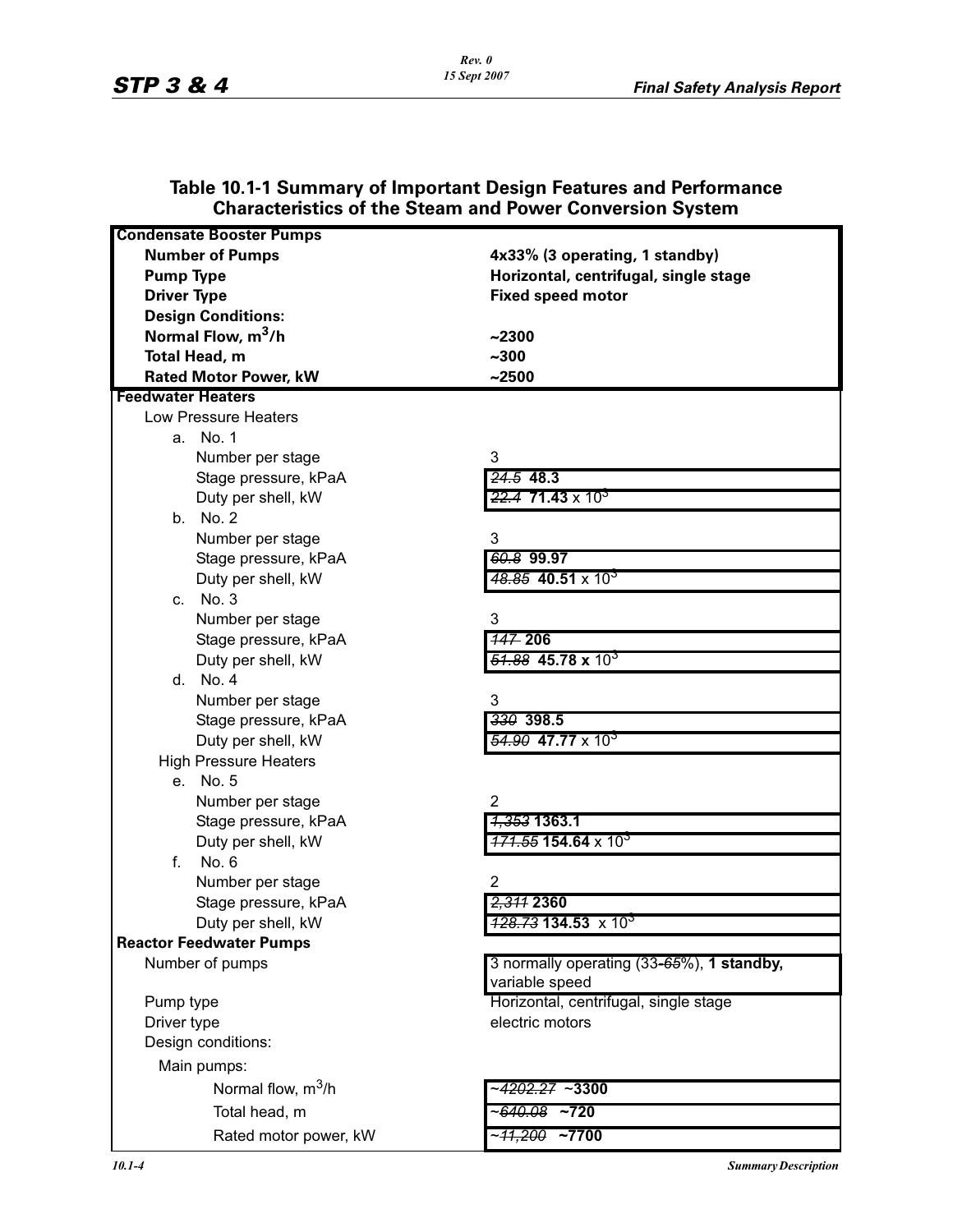| <b>Heater Drain Pumps</b>     |                                                  |
|-------------------------------|--------------------------------------------------|
| Number of pumps               | $2 \times 50\%$ 4 x 33% (3 operating, 1 standby) |
| Pump type                     | Horizontal, centrifugal                          |
| Driver type                   | Fixed speed motor                                |
| Design conditions:            |                                                  |
| Normal flow, $m^3/h$          | ~1250<br>~ <del>1362.9</del>                     |
| Total head, m                 | ~ <del>228.6</del> ~ 370                         |
| Rated motor power, kW         | $-4850 - 2000$                                   |
| <b>Heater Drain Tank</b>      |                                                  |
| Number of tanks               | 21                                               |
| Design, pressure kPa MPaG     | <del>1,517</del> 1.7 & Vac.                      |
| Tank capacity, m <sup>2</sup> | 56.700 L ~76                                     |

#### **Table 10.1-1 Summary of Important Design Features and Performance Characteristics of the Steam and Power Conversion System**

*\* Nominal depending on specific Turbine Building layout consideration*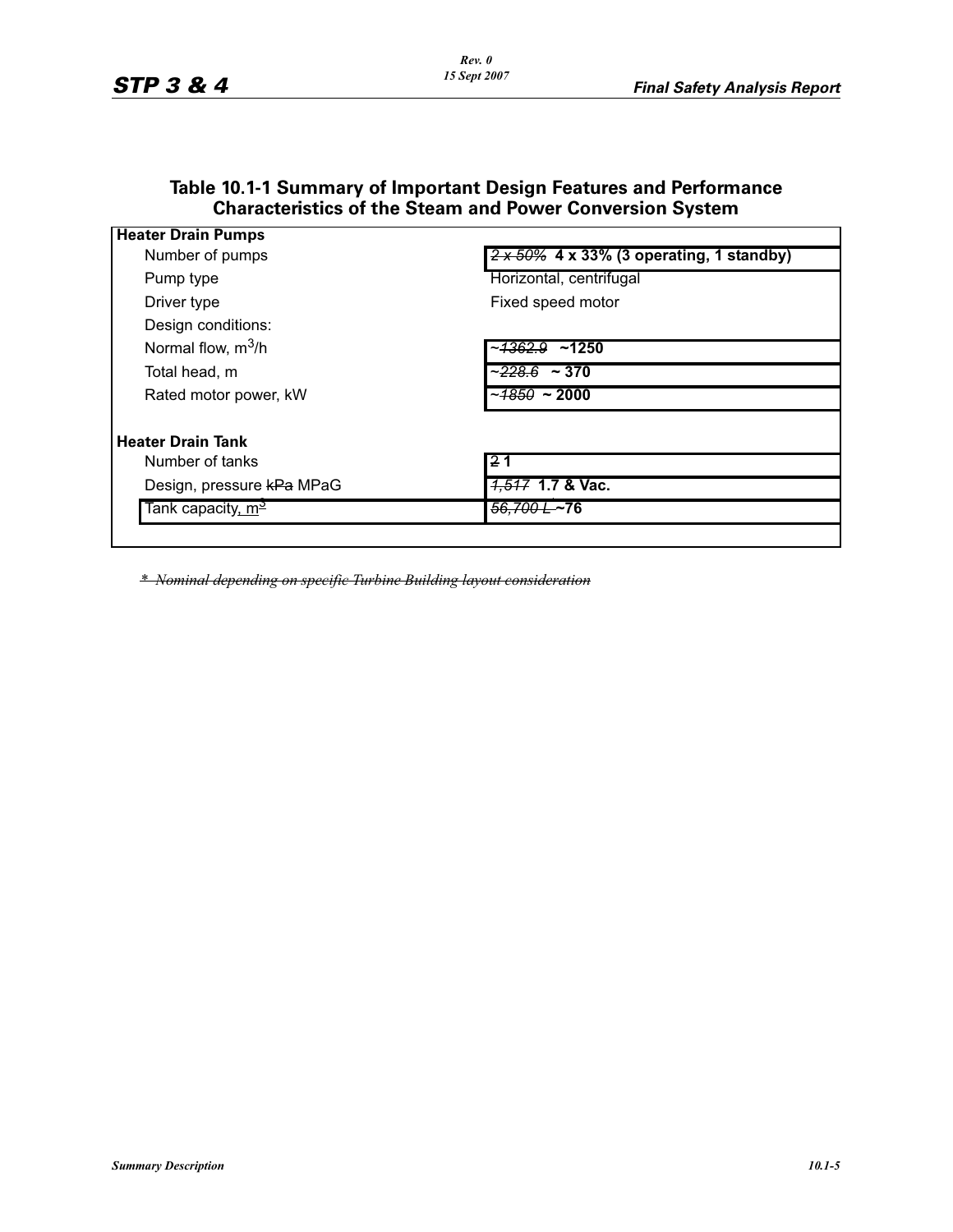

Figure 10.1-1 Reference Steam and Power Conversion System

Rev. 0<br>15 Sept 2007